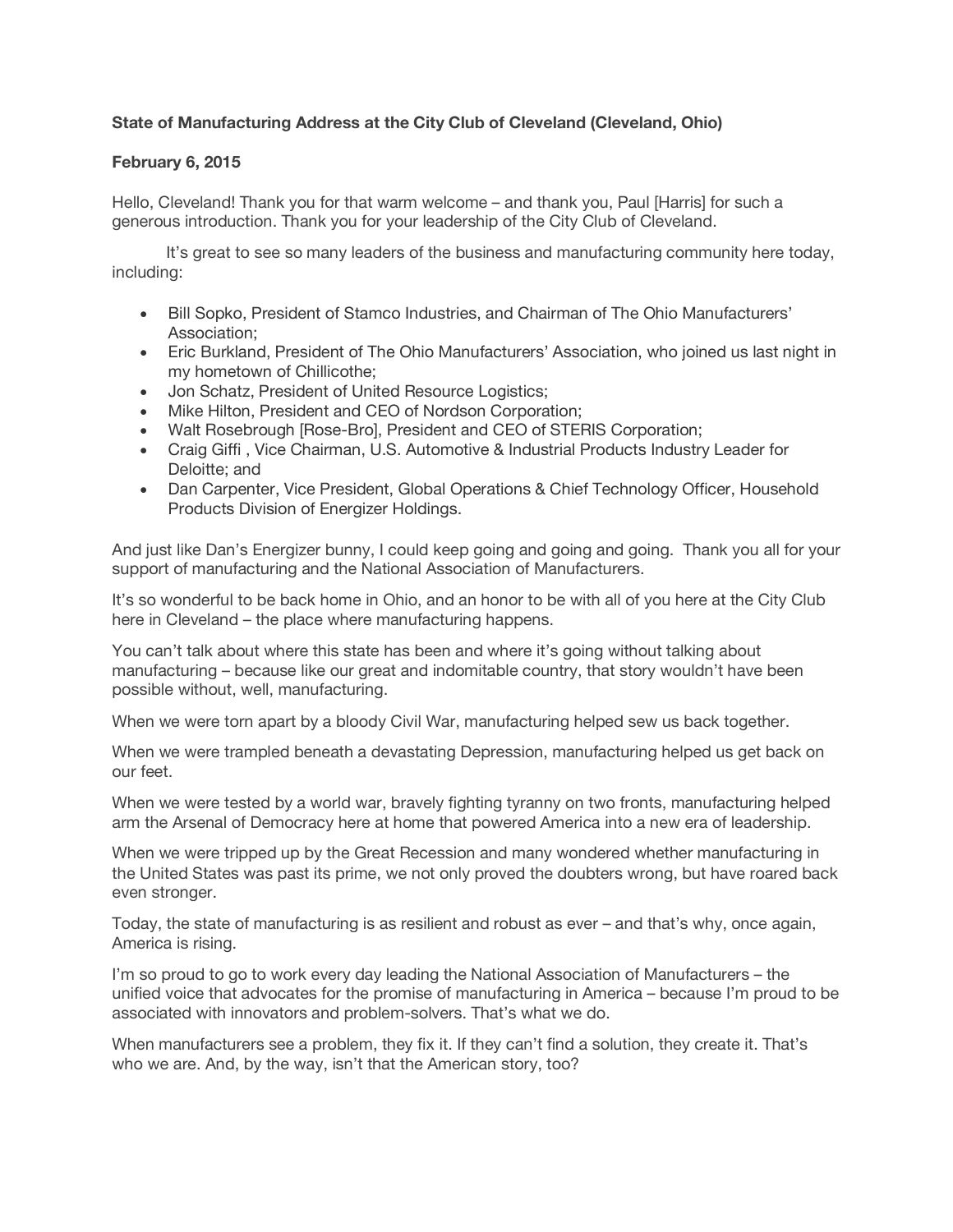Manufacturing in the United States has succeeded because our industry and our solutions are grounded on four fundamental values – values that also happen to be the foundational and unifying principles of the exceptional country we love.

The first of these is free enterprise: market forces that drive innovation and growth better than any other system ever conceived.

The second is competitiveness: our ability to invest and expand markets and succeed in the global economy.

The third is individual liberty: the creativity and entrepreneurship unleashed by protecting, defending and advancing the basic freedoms enshrined in our Constitution and Bill of Rights.

And the fourth is equal opportunity: our shared belief that every one of us, if given the chance, has the potential to prove we can contribute to the success of our companies, our communities, and our country.

These values unite all of us, even at a time when our country seems more divided than ever. And they can help take manufacturing to the next level.

Manufacturers in the United States hold fast to these principles because we're Americans with a deep sense of responsibility. We lead by example.

Don't get me wrong – this sense of duty we feel isn't grounded in patriotism alone. It's also about getting things done. This is very much about economics.

Look at manufacturing's direct impact on the economy. We are creating more jobs, making more products, and making them better than ever before. Every year, manufacturing contributes more than \$2 trillion to the American economy – one of every eight dollars in that economy.

The 660,000 manufacturers in the Buckeye State who are building cars and producing chemicals, who are making paper, petroleum and steel and so many other products – you are responsible for 18 percent of this state's output.

Yet we can't underestimate manufacturing's *indirect* influence, too: Manufacturing has the biggest multiplier effect of any industry. Every manufacturing dollar in America adds one dollar and thirtyseven cents to the economy – nothing else comes close. And a single manufacturing job can lead to the creation of three to five more jobs in other industries. What a great return on investment that is.

Americans know manufacturing provides pathways to the middle class, to a stable and secure retirement and to a brighter future for every generation. Manufacturing improves people's lives not just through the products we make, but through the economy we strengthen. You simply can't have a strong service sector, financial sector or education system without thriving manufacturing.

So you can see why manufacturing has a disproportionate responsibility to keep our economy humming.

 But there's another side to this coin – and that's what I want us all to think about and speak up about and advocate for. All of this good news also means that manufacturing faces a disproportionate share of the burden of government regulations. That doesn't just matter to CEOs and workers – it matters to every single American consumer, family, and job-seeker.

We all suffer when our policies don't match our principles – chief among these being the four I mentioned: free enterprise, competitiveness, individual liberty, and equal opportunity.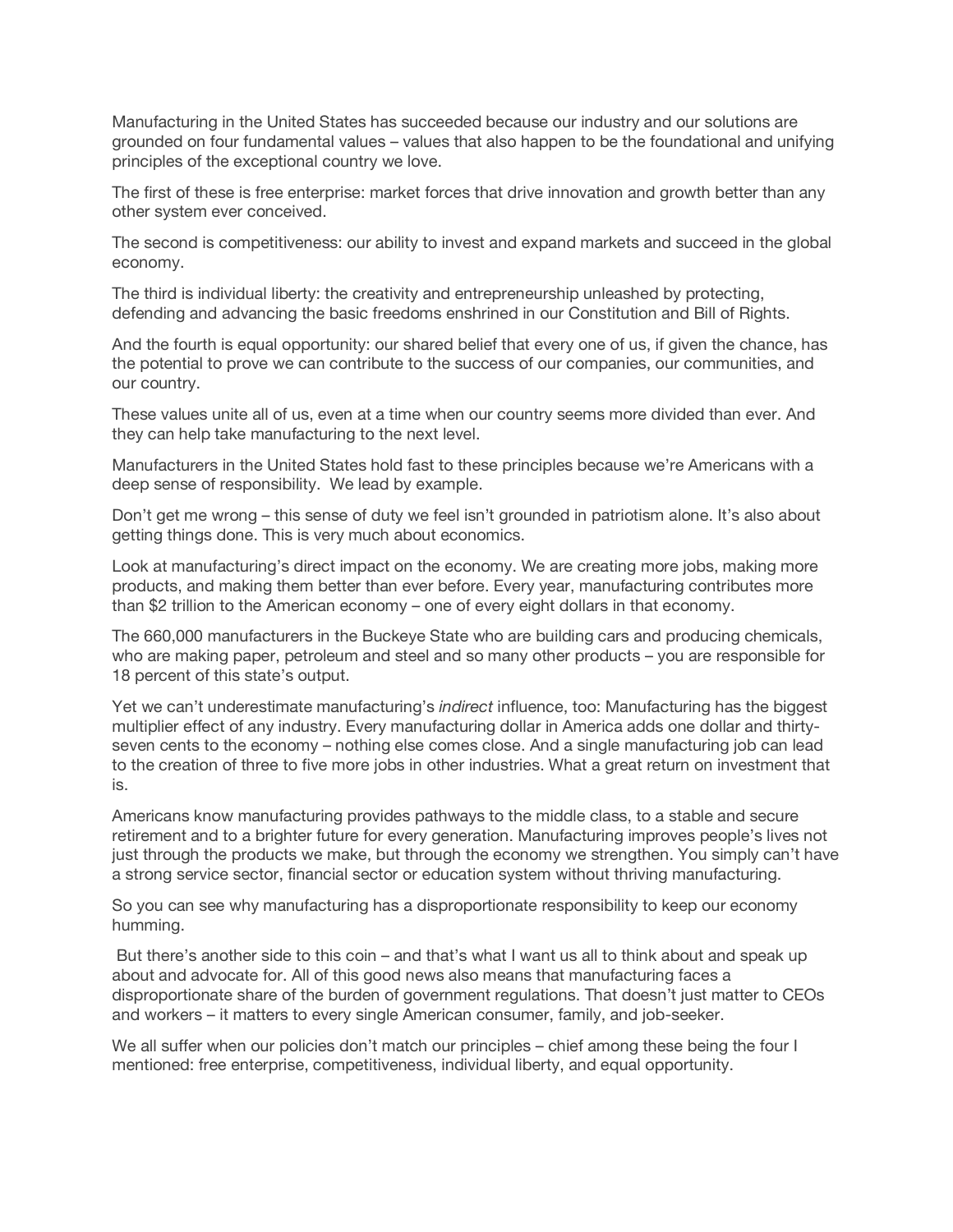There are still speedbumps slowing us down – so let's get rid of them, starting with achieving a sane regulatory environment.

Nothing is more important than the health and safety of our workers and consumers. No question about it. But to the extent that we need regulations, they need to be fair and transparent.

Now, the people in this room know all too well the damage to our businesses as a result of runaway regulations—and unelected bureaucrats in Washington going beyond their mandates. Making things in the United States means complying with so many regulations, that it feels like we're Michigan running backs trying to break through the Ohio State defense. If my five-year old daughter CJ was here—she probably would lift her right index figure right now to say, "O.H.I.O. Number One." She was beaming wearing her Buckeyes cheerleader uniform last month.

But folks, federal agencies in Washington are imposing new measures that unduly increase the cost of doing business. The Administration's regulation of greenhouse gases would limit fuel choice, increase energy prices and make power less reliable. Its proposed ozone standard could shut down facilities and force manufacturers to scrap expansion plans – all of which harm growth. And they say that their regulation alone could be the most expensive regulation in history.

 New regulations are too often poorly designed and analyzed and inefficiently achieve their intended benefits, if they achieve them at all. The information used to conceive them—scientific and other technical data—is sometimes unreliable. Regulations are allowed to accumulate with no real incentive to evaluate or update. And many times new rules come in only one size without the needed sensitivity to their impact on small businesses.

To put the point simply, today's system is unnecessarily complex and inefficient. It costs small manufacturers nearly \$35,000 per employee per year. And as you know, every dollar that goes to compliance is one that doesn't go into a worker's paycheck—and comes out of a consumer's pocket.

The NAM represents over 14,000 manufacturers, from multinational corporations to family businesses all along Main streets. Those family businesses ask me all the time: how can we make the government understand that their regulations hurt small businesses more than anyone? We can do better. We must do better.

Let's fundamentally change the regulatory process with the goal of improving the quality of the rules issued—by bringing more openness and public access to the process and limiting the influence of special interests. Let's look for bipartisan solutions.

We have to streamline and simplify the system. We have to increase accountability. And let's favor markets and adhere to sound principles of science, risk assessment and cost-benefit analysis when regulations are necessary.

 Just think how many more Ohioans manufacturers in this state could employ – how much more these manufacturers could contribute to Ohio's economy and the American economy – if they didn't have to worry about running into such a tall and wide regulatory wall.

Then, of course, there are taxes. America leads the world in a lot of ways – ways we're all proud of. But the highest corporate tax rate on Earth? That's not a distinction to brag about. It's a problem to fix.

Every business leader in the world wants access to our market. But every one of them also has to ask: what is the cost of doing business in America? Our outdated tax code is turning too many of them away and driving investors out of our country.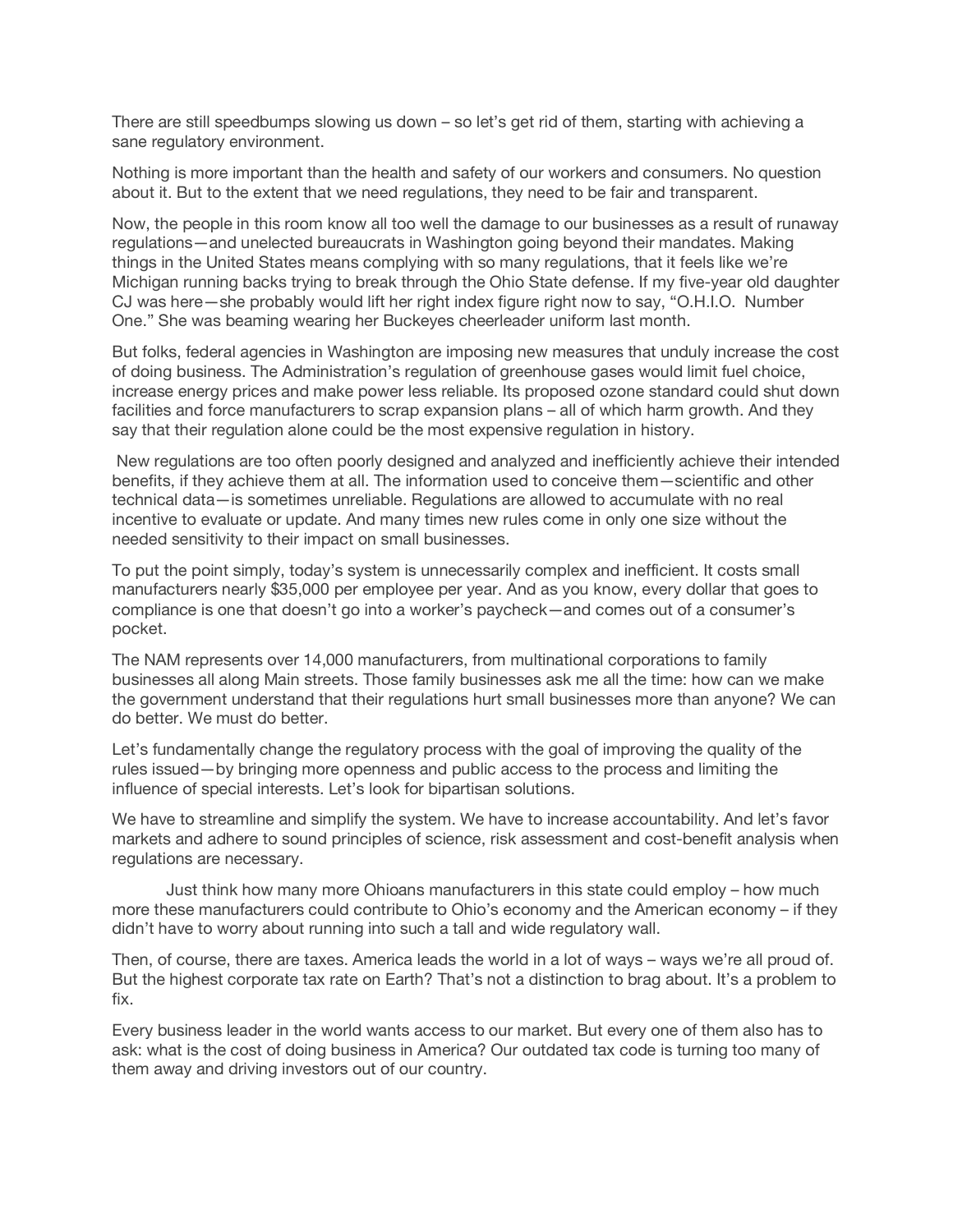Corporate tax reform won't do the job alone. We also need to fix the way our tax code treats the many—two-thirds of—manufacturers who are taxed at a personal tax rate. So if you raise individual tax rates, you are raising taxes on the majority of all manufacturers. And the President's proposed punitive tax increases on investments and small businesses would stifle economic growth.

We can start meaningful and long-overdue reform by making the research and development tax credit permanent, something the President supports. And we can continue by implementing a progrowth tax plan with lower tax rates for the manufacturers who lead our economy. The NAM's economists have found this plan would add a full percentage point to our GDP every year. That means more investment, more innovation, more jobs, more money in the paychecks of more middle-class working families.

We're not reaching our potential. With smarter regulations and sound tax policy, we can.

The third choice our leaders need to make is about trade. Here's why: it doesn't matter what our manufacturers make if we can't sell it domestically – and internationally. That's one of the reasons the NAM was founded 120 years ago. And today, with 95 percent of the world's customers living outside of the United States, we need to be where they're buying.

Ask the folks at Lincoln Electric, which has operations and joint ventures in 19 countries and a network that reaches 160 countries. Or the folks at Eaton, who sell their power management solutions to customers in more than 175 countries.

International trade supports hundreds of thousands of jobs in Ohio – Buckeyes who trade with customers in over 200 international markets. And 90 percent of your exporters are small- and medium-sized businesses. A smart trade policy is the difference between growing those businesses and shutting their doors.

So free and fair trade – including Trade Promotion Authority – will give us greater access to the foreign markets we need and eliminate tariff and non-tariff barriers and other foreign government unfair actions. A long-term reauthorization of the Export-Import Bank is a necessary step, as well.

While we're watching from the sidelines, the rest of the world is busy negotiating free trade agreements.

Of course, bringing goods to market isn't a challenge only overseas. The slowdown at our West Coast ports slams manufacturers.

The challenge of managing inventory has forced one global manufacturer with plants in multiple states to limit overtime for thousands of its employees in January and February – and in some cases, it's eliminated overtime completely. That means millions of dollars in lost wages. Everyone has to encourage the parties to reach an agreement to return the ports to normal business operations – so that we can eliminate this uncertainty, and keep global commerce moving.

Beyond this challenge, too many of our ports, roadways, railways and runways are getting worse by the year and are in desperate need of repair. Just take a drive through most parts of America, on roads and bridges that were built for a bygone era.

This is a challenge of our time. And we have a choice to make. Whether our nation is to be yesterday's story or tomorrow's.

We need to undertake a partnership for prosperity—between government and the private sector to fund, for the long haul, infrastructure investments. It's a partnership that would yield a significant benefit for our people. According to an NAM study, a sustained investment in infrastructure over 15 years, will bring about 1.3 million new jobs at just the onset of new funding, a \$3 dollar return on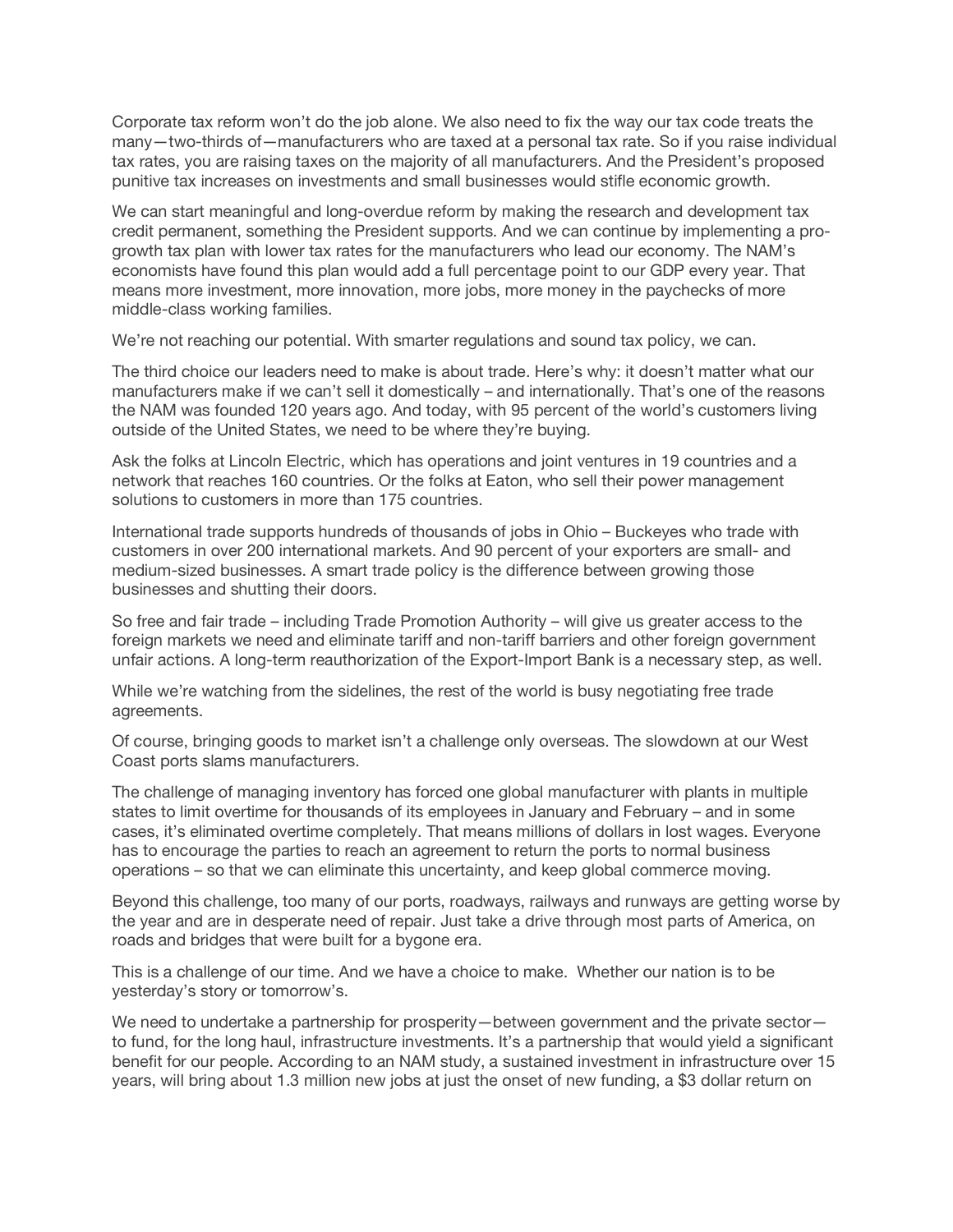every dollar invested in infrastructure, GDP growth and increases in the take-home pay for all Americans.

Washington needs to get back to the basics, making sure it does the basics well, to build a lasting foundation for America's renaissance.

Let's take a look at energy, because the time is right—energy that fuels our success as manufacturers and as a country. This is a tremendous moment of great opportunity. America has an unprecedented and incredible global advantage in reliable and affordable energy, and it's driving manufacturing's resurgence.

If we're going to keep building on our strength, and creating jobs with the potential that energy exports represent, an "all-of-the-above" energy approach that taps every resource we're blessed with here at home is the only realistic choice. We can make the United States energy secure and North America energy independent. Manufacturers use one-third of the energy produced in America, so this is one of those problems we have a strong interest in solving. And shale gas is just one example of an opportunity we shouldn't miss. If we develop this resource correctly, we can create a million new American jobs over the next 10 to 15 years.

Getting the job-creating Keystone XL pipeline built is another great opportunity to seize. There are no more excuses; it's time to act.

Altogether, the combination of oil, natural gas, coal, wind, nuclear and other sources will mean more jobs, lower utility bills, and more growth across the board.

Manufacturers are doing our part. We're making our products and the places where they're made more energy efficient. We're leading the way on recycling and reducing waste. We're curbing greenhouse gas emissions. And we'll continue developing sustainable solutions that power our economy and create jobs here at home.

But we can't do it alone. Americans need an energy policy around which manufacturers can plan – one that incentivizes, not inhibits, innovation.

There are also a number of other ways to be as competitive as we need to be. Our health care system needs to reduce costs, increase options, and help employers and employees make informed decisions. Policymakers should eliminate the medical device tax that doesn't just hurt manufacturers – it stifles research and development of medical advances that keep people healthy and safe.

Comprehensive immigration reform has to become a reality, not a wedge, if we're going to create opportunity for today's workforce and tomorrow's innovators. And because it's simply the right thing to do.

We also need to hold the National Labor Relations Board accountable and remind it of its role as a neutral referee. And that's why the NAM's Manufacturers' Center for Legal Action, which is bringing manufacturers together on several fronts to protect and defend the law, has filed a lawsuit against the NLRB to stop ambush elections and its abuse of authority.

Fair and transparent regulations, more competitive taxes, free and fair trade, 21st-century infrastructure, diverse energy options, immigration reform, health care and legal reform – the menu is long because the moment is significant. But I'm confident we can do this – and do it in a way where everyone wins.

Why do I worry about whether our elected officials will get these critical questions right? Because I know our workers are the best and most productive in the world, and I believe they should have the best environment in which to innovate, invent and invest.